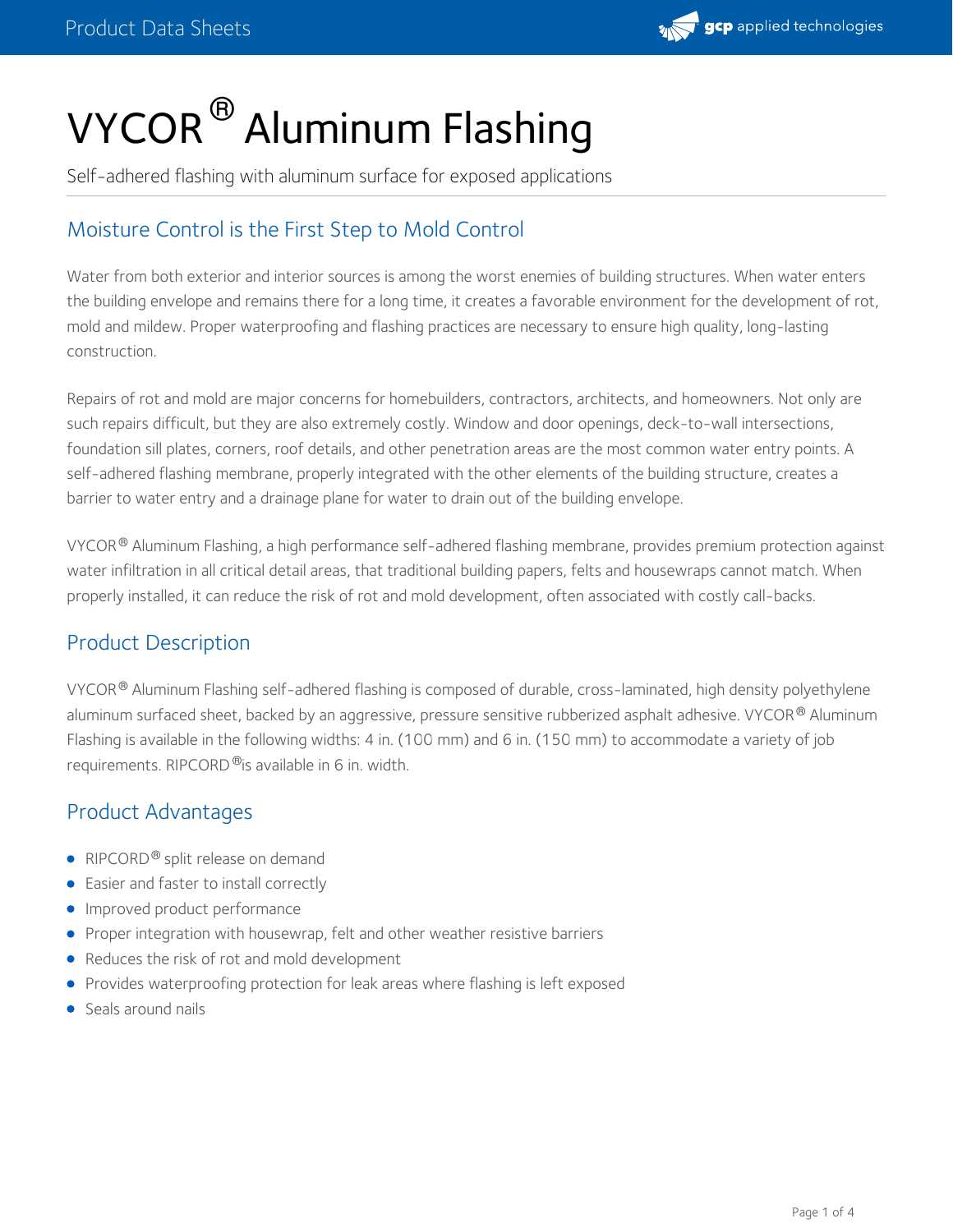

## Features & Benefits

- RIPCORD $^\circledR$  With the sophistication of construction practices it becomes a must to follow the proper sequencing principles. RIPCORD® offers the flexibility to install half the membrane before and the other half after the other building envelope components are installed, i.e. housewrap or felt. Only in this way are the proper installation principles followed.
- Easy to work with Membrane installation is fast and easy— simply remove the release paper and press onto the substrate. With VYCOR<sup>®</sup> Aluminum Flashing contractors can flash more details with better quality.
- Superior adhesion capabilities The membrane creates a strong bond to the substrate for long-lasting waterproofing protection
- Seals around fasteners The specially formulated rubberized asphalt adhesive seals around fasteners, allowing no water to penetrate and get to the substrate.
- Forms water-tight laps VYCOR<sup>®</sup> Aluminum Flashing's superior adhesion properties ensure strong laps.
- Highly conformable and flexible Can accommodate settlement and shrinkage movement.
- Proven track record VYCOR® Aluminum Flashing employs the same proven technology as our GRACE ICE & WATER SHIELD $^\circledR$  —the market leader in self-adhered underlayments for over 30 years.
- Long-lasting waterproofing protection Both the aluminum surfaced polyethylene film and the specially formulated rubberized asphalt components create a water and moisture barrier that does not degrade from the effects of the environment.

## Usage

VYCOR® Aluminum Flashing is a unique solution, appropriate for working around a number of detail areas, including, but not limited to:

- Window and door openings (headers, sills, jambs, thresholds, nailing flanges)
- Deck-to-wall intersections
- Corners boards
- Wall-to-wall tie-ins
- Foundation sill plates
- Sheathing panel seams
- **·** Under stucco finishes
- Masonry walls
- Roof detail areas
- **Gutters**
- Mobile home repair

## Application Instructions

#### Surface Preparation

Apply VYCOR $^\circledR$  Aluminum Flashing in fair weather when the air, surface and membrane are at temperatures of 25 °F (-4°C) or higher. After precipitation, allow a minimum of 24 hours for drying before installing the flashing.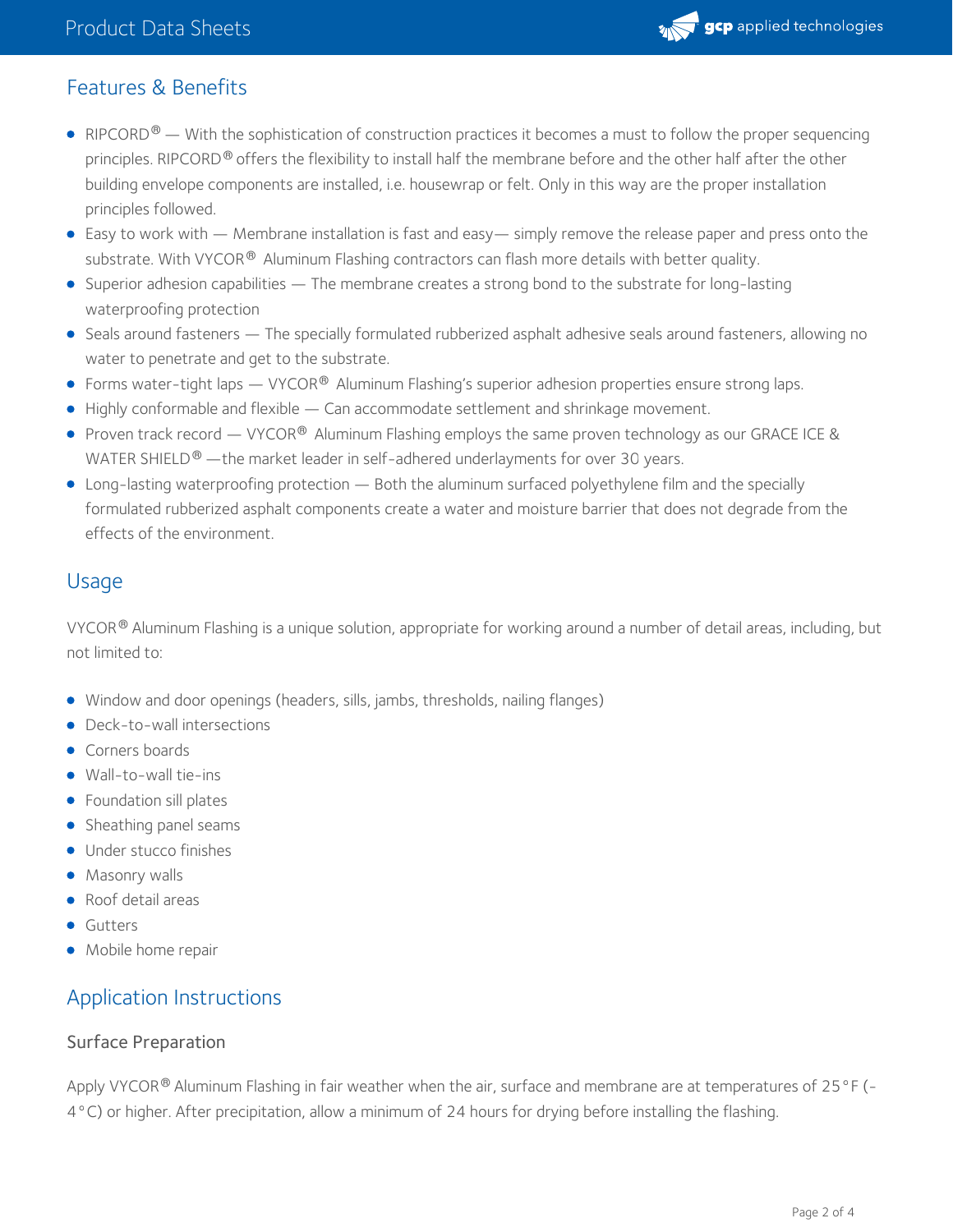

Install directly onto a clean and dry surface. Some compatible substrates include wood, plywood, oriented strand board, metal, concrete and masonry. Remove dust, dirt, and loose nails. Protrusions must be removed. Surfaces shall have no voids, damaged, or unsupported areas. Repair surfaces before installing the membrane.

Priming is generally not required for most substrates provided they are clean and dry. However, on concrete, masonry and DENSGLASS GOLD  $^\circledR$ , apply PERM–A–BARRIER  $^\circledR$ WB Primer. If adhesion is found to be marginal, prime wood composition and gypsum sheathing also with PERM-A-BARRIER®WB Primer. The coverage rate for PERM-A-BARRIER® WB Primer is 250–350 ft<sup>2</sup>/gal (6–8 m<sup>2</sup>/L). Allow primer to dry completely, approximately 1 hour depending on weather conditions, before application of flashing.

#### Membrane Installation

Cut the membrane to the desired length. Peel back the release paper to expose the adhesive. Align the membrane and press into place with heavy hand pressure.

Laps must be a minimum of 3 in. (75 mm). Mechanically fasten the membrane at all vertical terminations. Use only smooth shank fasteners.

Consistent with good construction practice, install the membrane such that all laps shed water (following the shingle principle).

The top membrane layer should go over the bottom layer. Always work from the low point to the high point. When needed, use RIPCORD®to split the release paper and adhere half of the membrane, while leaving the other half with the paper on. This is required when flashing a window sill before the housewrap/weather resistive barrier is installed.

## Product Data

| <b>PROPERTY</b>            | VYCOR® ALUMINUM FLASHING |                |
|----------------------------|--------------------------|----------------|
| Product thickness          |                          |                |
| Carrier film               |                          |                |
| Adhesive                   |                          |                |
| Release liner              |                          |                |
| Color                      | Aluminum                 |                |
| Recommended exposure limit | Can be left exposed      |                |
| Roll width(s)              | 4 in. (100 mm)           | 6 in. (150 mm) |
| Roll length(s)             | 50 ft (22.9 m)           | 75 ft (22.9 m) |
| Rolls per carton           | 18                       | 12             |
| Shipping weight            | 74 lbs (33 kg)           | 74 lbs (33 kg) |
| Cartons per pallet         | 30                       | 30             |